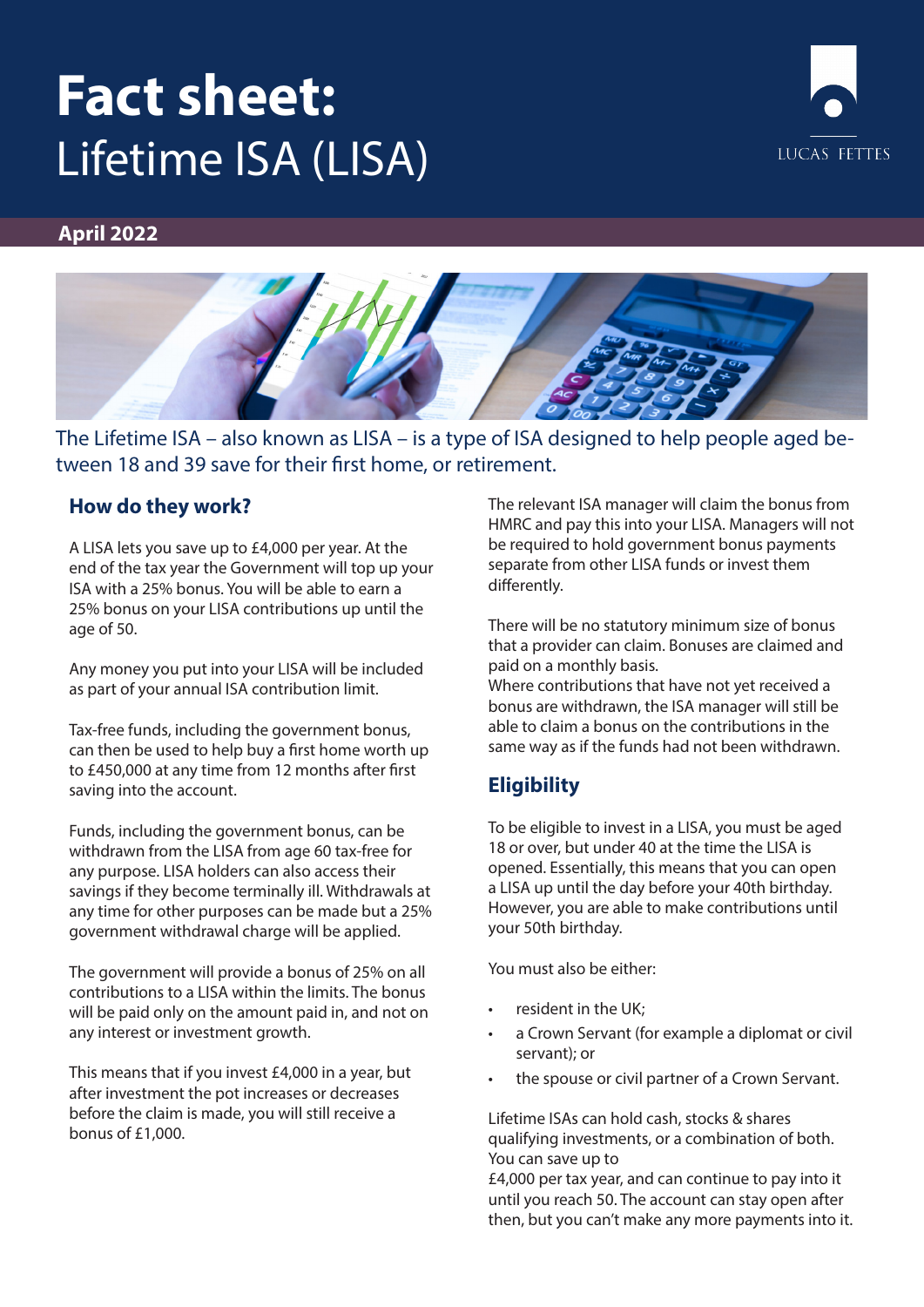Your savings will be kept on a tax-free basis for as long as you keep the money in your LISA.

If you cease to be eligible to invest in a LISA, any existing ISAs will continue to be exempt from UK tax, but future contributions to regular investment ISAs must be terminated and no further single contributions may be made.

You will be able to contribute to one LISA in each tax year, as well as a cash ISA, a stocks and shares ISA, and an Innovative Finance ISA, within the overall ISA limit of £20,000.

# **Contribution limits**

The current LISA maximum contribution limit is £4,000. The overall maximum contributions to ISAs in the 2022/23 tax year is £20,000.

# **Taxation**

Any investment returns received will be tax-free. There is no personal tax on any income taken and no capital gains tax on any gains made.

The value of your LISA and other ISAs will be included in your estate for Inheritance Tax purposes on your death (except ISAs invested in shares listed on alternative investment markets that may qualify for Business Property Relief).

# **On death**

The spouse or civil partner of a deceased LISA holder will have an Additional Permitted Subscription (APS) equal to the amount held in all their ISAs, including the LISA, at death (including any government bonus in the LISA).

The money will no longer be inside a LISA wrapper, so no government charge will apply on withdrawals. If the individual chooses to do so and is eligible, they will be able to pay up to £4,000 per year of this into their own LISA subject to the normal subscription criteria.

So, if a LISA holder dies, leaving a LISA valued at £30,000 at the date of their death, their spouse or civil partner will be entitled to an additional LISA allowance of £30,000. Where a cash subscription is paid, the spouse or civil partner has three years from the date of death to use this or if later, 180 days from the completion of the administration of the estate, and it can be paid in addition to their LISA allowance (2022/23 £4,000).

Where the LISA assets are left to someone else in their will or are used to meet expenses from the estate, the spouse or civil partner is still entitled to the additional allowance and this cannot be claimed by anyone else even if they received assets from the LISA.

The surviving spouse or civil partner can use the additional allowance to top up an existing LISA or open a new LISA with a LISA manager of their choice.

#### **Withdrawals**

You can withdraw the funds held in your LISA before you're 60, but you'll have to pay a withdrawal charge of 25% of the amount you withdraw.

If you transfer your LISA to a different type of ISA, you'll also have to pay a withdrawal charge. A withdrawal charge won't apply if you're:

- using it towards a first home;
- aged 60;
- terminally ill with less than 12 months to live; or
- transferring to another LISA with a different provider.

If you die, your LISA will end on the date of your death and there won't be a withdrawal charge for withdrawing funds or assets from your account.

# **LISA risk considerations**

There are a number of risk considerations that need to be taken into account. It is important that you are aware of these in relation to your particular circumstances.

- 1. Governments can and do change the rules on tax efficient vehicles, like LISAs.
- 2. A LISA is not a risk free product and the value of any LISA investment may be at risk due to the investments held within the wrapper.
- 3. LISAs can grow but depending on market conditions, you may not realise the initial sum invested. There is no guarantee that you will get more out of a LISA investment than you have paid in.
- 4. Any income generated from investments held in a LISA is variable and is not guaranteed.
- 5. If you leave the UK and are no longer a UK resident, you can keep the LISA investment with its tax advantages but can't make any new contributions to the LISA.